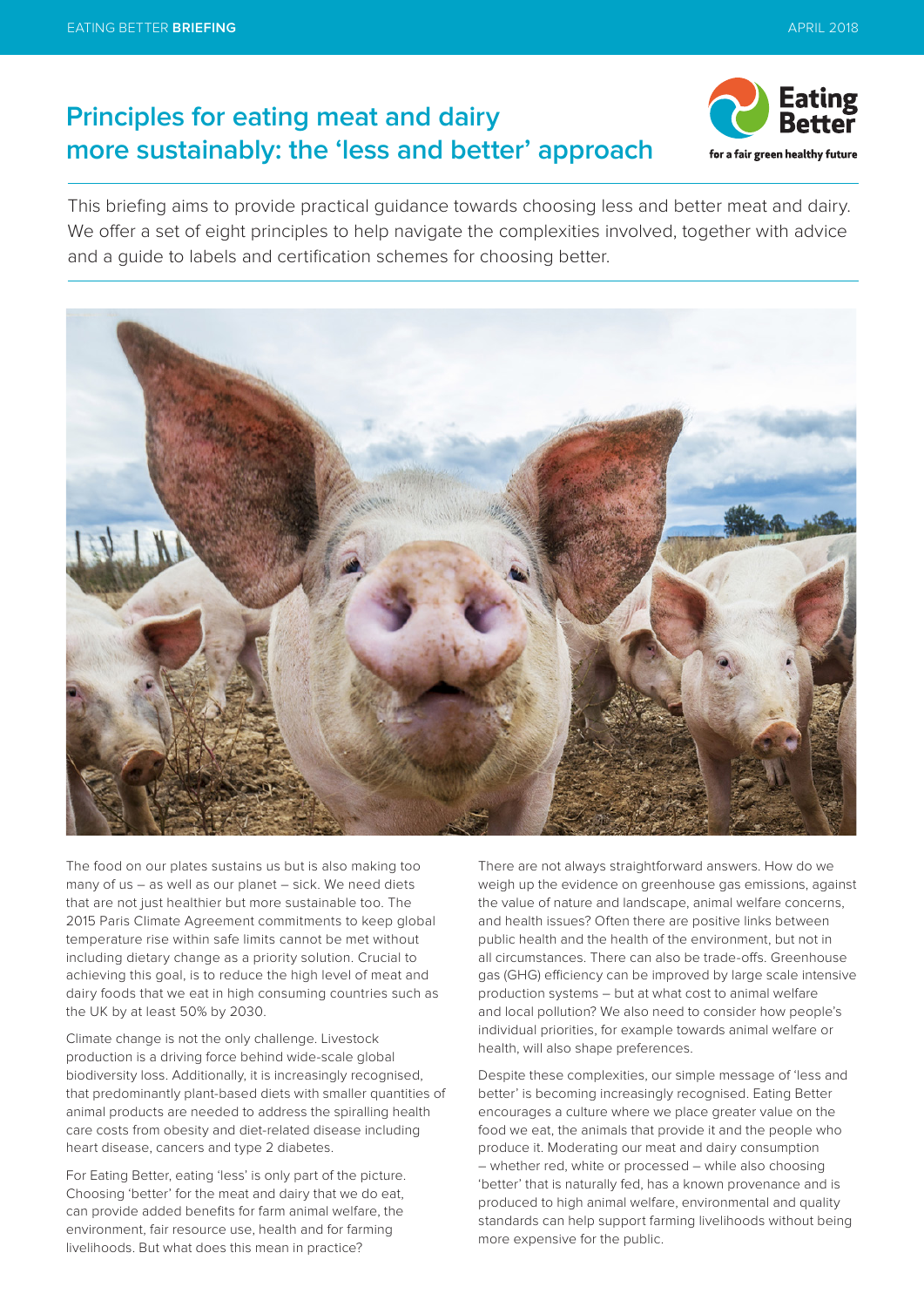## **Eight principles for choosing less and better**

## **1. Choose better for the climate**

Raising animals for food is a key driver of agricultural greenhouse gas (GHG) emissions and land use change including deforestation in some areas of the world, accounting for 14.5% of total GHG emissions globally. In the UK we eat a lot of meat and dairy, with consumption around twice the global average. This comes with a high carbon footprint. To meet the Paris Climate Change targets, evidence points towards the need to at least halve our consumption by 2030.

Choosing better for the climate means shifting the balance of our diets towards more plant-based foods, including plant based sources of protein such as beans and pulses; while eating less meat of all types. Choosing meat from 'pasture-fed' animals can help lock carbon into the soil, but this only makes sense in the context of consuming considerably less overall.

## **2. Choose better for animals**

The drive to produce meat and milk ever more cheaply has led to greater intensification of meat and dairy production and practices that can severely restrict animal behaviour and compromise animal health and welfare.

Choosing better for animals means choosing meat and dairy from well managed production systems that enable natural behaviour, support good health and provide a natural diet. Unless we have direct experience of conditions on a particular farm, the simplest way of doing this is choosing products with a credible animal welfare certification.

#### **3. Choose better for nature**

The UK intensive pig and chicken industries are heavily reliant on imported feed, particularly soya, as a source of protein. The expanding need for animal feed globally is a major cause of deforestation and loss of high value natural habitats, in addition to being one of the major drivers of global climate change. Indoor livestock production is a significant cause of ammonia pollution (a cause of poor air quality) and water pollution. In some areas, extensive and well-managed beef and sheep production at low stocking densities is an important conservation tool in managing semi-natural habitats.

## Choosing better for nature means choosing livestock products that have a diet based around local food sources and home-grown feedstuffs, using for example European native legumes, which can help reduce our reliance on unsustainable soy.

## **4. Choose better for feeding the world fairly**

One-third of the calories produced worldwide, and half of all plant protein is fed to animals. This requires a vast amount of land and feeding food to animals rather than people has implications for food security too. It has been calculated that halving world consumption of grain-fed meat could free up enough food to feed 2 billion more people.

Choosing better for feeding the world fairly means shifting diets away from meat and dairy overconsumption in high consuming individuals and countries. This would ensure resources are used more efficiently and fairly. A 'livestock on left-overs' approach would see lower levels of production and consumption, with animals reared in foraging systems or fed on crop by-products and food waste/surplus. Ruminants can be kept on grasslands where this brings additional benefits.

#### **5. Choose better for health**

While meat and dairy are sources of protein and can provide valuable nutrients, a growing body of public health guidance recommends moderating meat consumption. Diets rich in red meat (beef, lamb, pork) and, in particular, processed meats have been linked to higher incidence of coronary heart disease, stroke, type II diabetes and cancers. There is some evidence that the meat and milk of animals fed a natural diet contains higher levels of beneficial nutrients, particularly in relation to fats.

Choosing better for health means shifting towards more plant-based diets would have health benefits for the majority of the population. In particular health guidance recommends minimising the consumption of processed meats and keeping red meat (beef, lamb and pork) to less than 70 grams a day. Choosing meat and dairy products from animals that have a varied natural diet can help towards making overall diets more nutritious.

#### **6. Choose better for responsible antibiotic use**

Antibiotics are commonly used, particularly in intensive pig and poultry production, to prevent or treat disease where there is confinement, overcrowding, lack of cleanliness or other stressors. To help preserve the effectiveness of antibiotics important to human medicine, the World Health Organisation recommends drastically reducing the use of antibiotics in food-producing animals, including placing severe restrictions on the use of all critically important antibiotics and phasing out all routine use in healthy animals.

Choosing better for responsible antibiotic use means choosing products that require minimal antibiotic use in their production. In practice, this means avoiding products produced intensively. Livestock that are raised with higher standards of animal welfare are typically more resilient to illness and require significantly lower amounts of antibiotics in their production.

## **7. Choose better for cutting waste**

In the UK, households waste around 570,000 tonnes of fresh meat each year, 46% of which is avoidable with a value of about £1,300 million, together with the embedded carbon and other resources used in its production. Our demand for particular cuts of meat also means that maximising the balance of a carcass is a challenge for producers. We also 'waste' huge amounts of resources feeding grain and protein crops to animals rather than to people.

Choosing better for cutting waste means valuing meat as a precious resource, making the most of each carcass and reducing the amount of wasted edible food. We encourage the purchase of appropriate amounts of meat as well as making the most of the meat, including trying less used cuts of meat.

#### **8. Choose better for livelihoods**

Eating Better encourages a culture where we place greater value on the food we eat, the animals that provide it and the people who produce it. The ability of farmers and producers along the supply chain to make a viable economic return is a key element of creating a food system that can support better meat consumption.

Choosing better for livelihoods means choosing meat and dairy from smaller scale, higher standard producers. Choosing meat and dairy with a known provenance can reconnect producers and their customers such as through farm shops, box schemes, farmers markets and independent butchers. Eating Better also wants to see farm subsidies post-Brexit support farmers that are delivering benefits for wildlife, farm animal welfare, and the environment.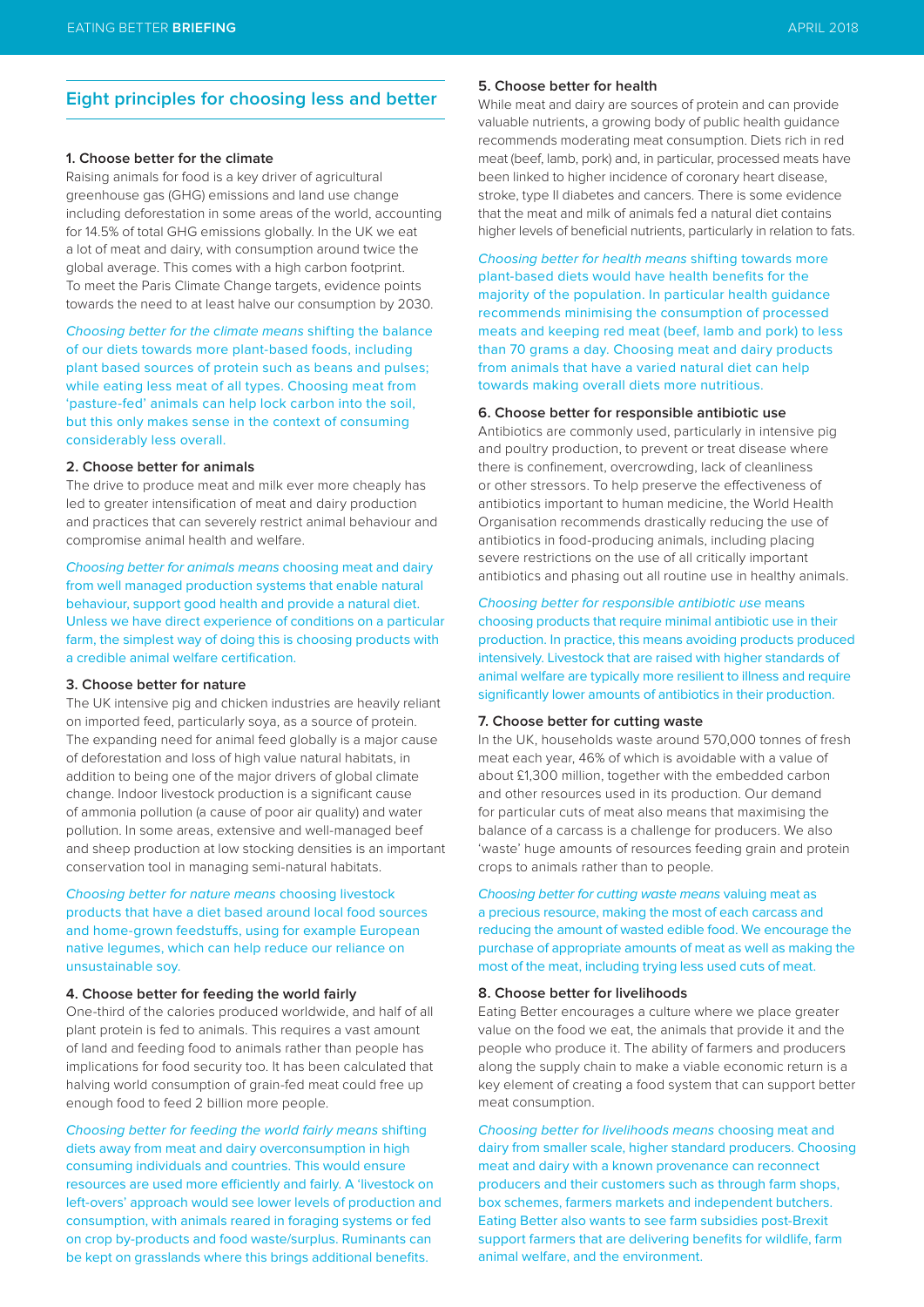#### **Are all types of livestock the same?**

All types of meat have a relatively high carbon footprint, and are generally significantly more emissions intensive than non-animal products. Meats from ruminant animals – cows, sheep and goats – contribute more direct greenhouse gases than meat from monogastric animals – poultry and pigs. But how the animals are reared – particularly how they are fed - also has a significant impact on overall emissions. Hence it is not enough simply to swap between different types of meat.

#### **What about dairy products?**

Owing to the relatively high water content of milk, emissions associated with one kilo of milk are low relative to those from the same amount of beef. However, milk also contains less energy and protein per gram. On the other hand, cheese has a relatively high GHG intensity (8-10 times that of milk, depending on the hardness of the cheese) meaning that cheese can have a higher impact (per kilogram) than pork.





#### **What about pasture-fed grazing systems?**

Maintaining and building soil carbon stores is vital for addressing climate change and permanent pasture for grazing livestock is one way to achieve this. The extent to which this will occur is highly variable and dependent on local conditions such as climate, geography, soils and type of grassland.

Sequestration also diminishes over time and it is unlikely that grazing livestock can fully offset emissions in this way unless kept at very low stocking densities, as overgrazing may lead to soil degradation, erosion and compaction, which significantly diminish the ability of grasslands to store carbon.

Keeping land as pasture for grazing can also have other benefits, for wildlife, for landscape value and for animal welfare. For these reasons, we consider that choosing 'better' includes meat and dairy from pasture-based production systems, but only when they are eaten as part of lower meat diet overall.